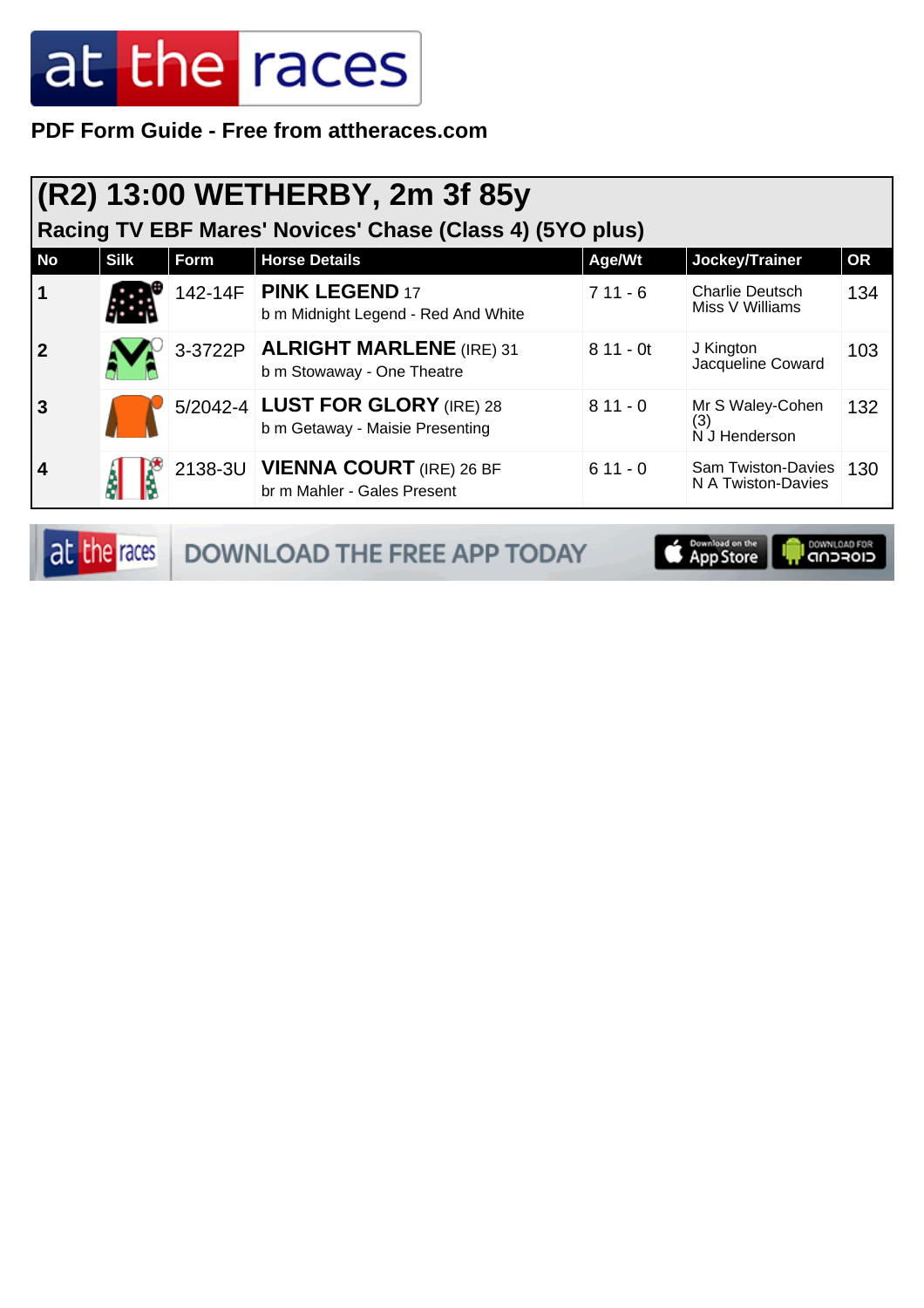**PDF Form Guide - Free from attheraces.com**

|           | (R4) 13:20 FAIRYHOUSE, 2m<br>Fairyhouse Racing From Home Webpage Hurdle (Class) (5YO plus) |         |                                                                   |            |                                 |           |  |  |
|-----------|--------------------------------------------------------------------------------------------|---------|-------------------------------------------------------------------|------------|---------------------------------|-----------|--|--|
| <b>No</b> | <b>Silk</b>                                                                                | Form    | <b>Horse Details</b>                                              | Age/Wt     | Jockey/Trainer                  | <b>OR</b> |  |  |
| 1         |                                                                                            | 01451/0 | <b>LOW SUN (GB) 38 CD</b><br>b g Champs Elysees - Winter Solstice | 8 11 - 7p  | D J Mullins<br>W P Mullins      | 142       |  |  |
|           |                                                                                            | 169-35  | <b>NEVER DO NOTHING 52 D</b><br>b g Casamento - Purple Tigress    | $511 - 5$  | D J O'Keeffe<br>T Gibney        | 128       |  |  |
| 3         |                                                                                            | $U-11$  | <b>PERCY WARNER 25 D</b><br>b g Ocovango - Fugal Maid             | $511 - 5$  | J W Kennedy<br><b>G</b> Elliott |           |  |  |
| 4         |                                                                                            | 880-111 | <b>DREAL DEAL 72 D</b><br>b g Arvico - Fleur Rose                 | $611 - 2t$ | P Townend<br>Ronan McNally      | 141       |  |  |
| 5         |                                                                                            | 11F-521 | <b>SIZING POTTSIE (FR) 31 CD</b><br>bay g Kapgarde - Line Salsa   | 7 11 - 2t  | P D Kennedy<br>Mrs J Harrington | 120       |  |  |

at the races DOWNLOAD THE FREE APP TODAY



**OOWNLOAD FOR**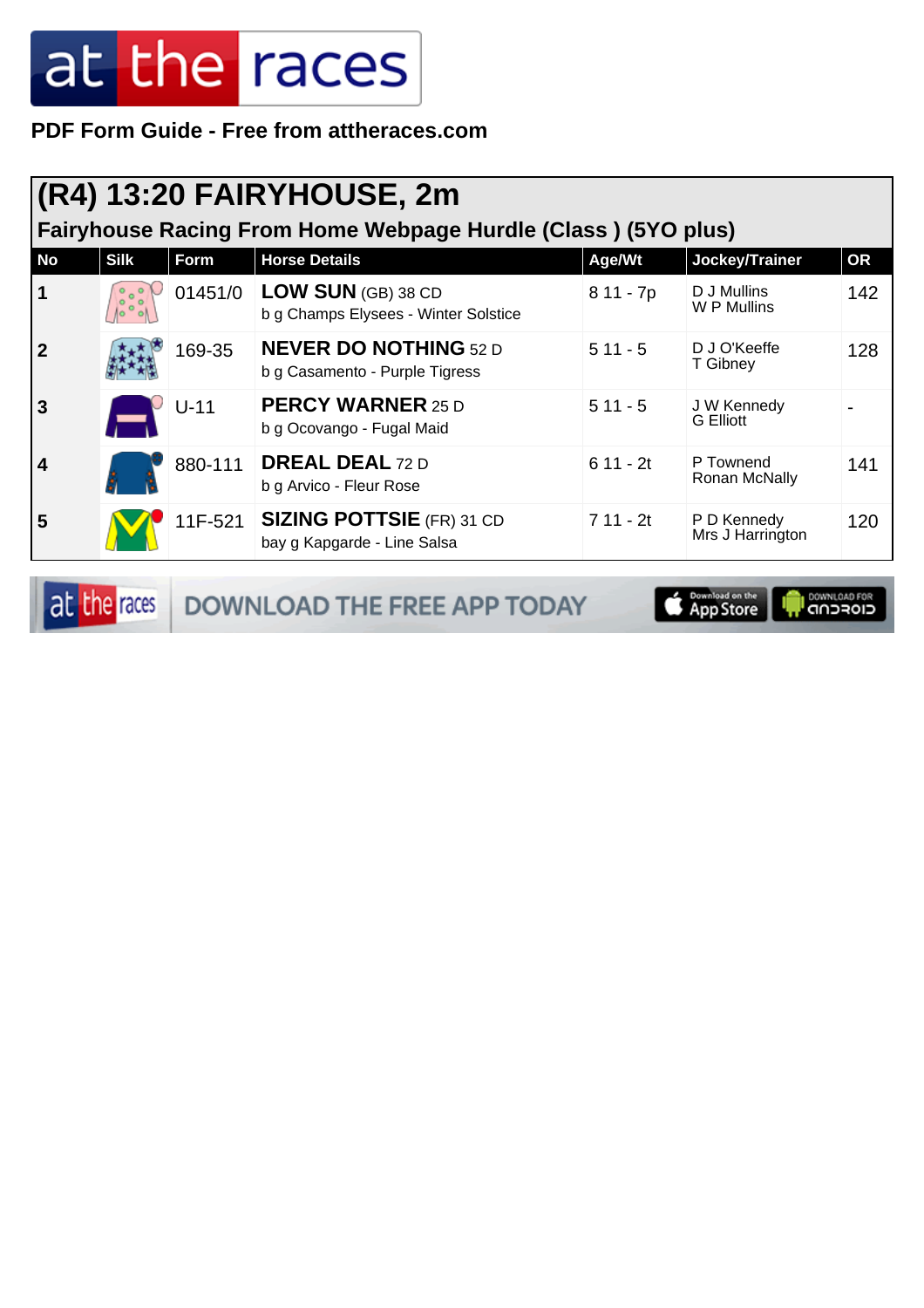PDF Form Guide - Free from attheraces.com

|        |                                             |         | $ (R3)$ 13:45 LINGFIELD (A.W.), 5f 6y                             |           |                                                |           |  |  |
|--------|---------------------------------------------|---------|-------------------------------------------------------------------|-----------|------------------------------------------------|-----------|--|--|
|        | <b>Betway Handicap (Class 5) (4YO plus)</b> |         |                                                                   |           |                                                |           |  |  |
| No(Dr) | <b>Silk</b>                                 | Form    | <b>Horse Details</b>                                              | Age/Wt    | Jockey/Trainer                                 | <b>OR</b> |  |  |
| 1(3)   |                                             | 00763-4 | <b>SAAHEQ 3D</b><br>b g Invincible Spirit - Brevity               | 79 - 10p1 | Callum Hutchinson<br>(7)<br>Mrs A J Perrett    | 72        |  |  |
| 2(2)   |                                             | 163326- | <b>CAPLA SPIRIT 23 D</b><br>b g Cable Bay - Warden Rose           | $49 - 7v$ | George Bass (7)<br>Miss Gay Kelleway           | 69        |  |  |
| 3(1)   |                                             | 127541- | <b>SPUROFTHEMOMENT 22 CD</b><br>b f Brazen Beau - Royal Blush     | $49 - 7t$ | R Havlin<br>C Hills                            | 69        |  |  |
| 4(10)  |                                             | 226119- | A GO GO 16 CD<br>b f Heeraat - Gagajulu                           | $49 - 6b$ | <b>Charles Bishop</b><br>P D Evans             | 68        |  |  |
| 5(4)   |                                             | 674698- | <b>SOMETHING LUCKY (IRE) 22 CD</b><br>gr g Clodovil - Lucky Leigh | $99 - 5$  | Alistair Rawlinson<br>M J Attwater             | 67        |  |  |
| 6(9)   |                                             | 112333- | <b>SMOKEY</b> 22 D<br>gr f Outstrip - Lady Tabitha                | $49 - 4$  | <b>William Carson</b><br><b>Charlie Wallis</b> | 66        |  |  |
| 7(6)   |                                             | 53752-7 | <b>ROUNDABOUT MAGIC (IRE) 10 CD</b><br>ch h Zebedee - Cayo Largo  | $78 - 12$ | Callum Shepherd<br>S Dow                       | 60        |  |  |
| 8(7)   |                                             | 440806- | <b>KING ROBERT 16 D</b><br>b g Royal Applause - Generously Gifted | $88 - 9$  | <b>Hayley Turner</b><br>Charlie Wallis         | 57        |  |  |
| 9(8)   |                                             | 355831- | <b>THEGREYVTRAIN 25 D</b><br>gr m Coach House - Debutante Blues   | $58 - 8b$ | Hollie Doyle<br>R Harris                       | 56        |  |  |
| 10(5)  |                                             | 65022-2 | <b>HEY HO LET'S GO 7D</b><br>b g Dream Ahead - Lookslikeanangel   | $58 - 7$  | L Morris<br>M R Hoad                           | 55        |  |  |

at the races

DOWNLOAD THE FREE APP TODAY

**E** Download on the

**I DOWNLOAD FOR**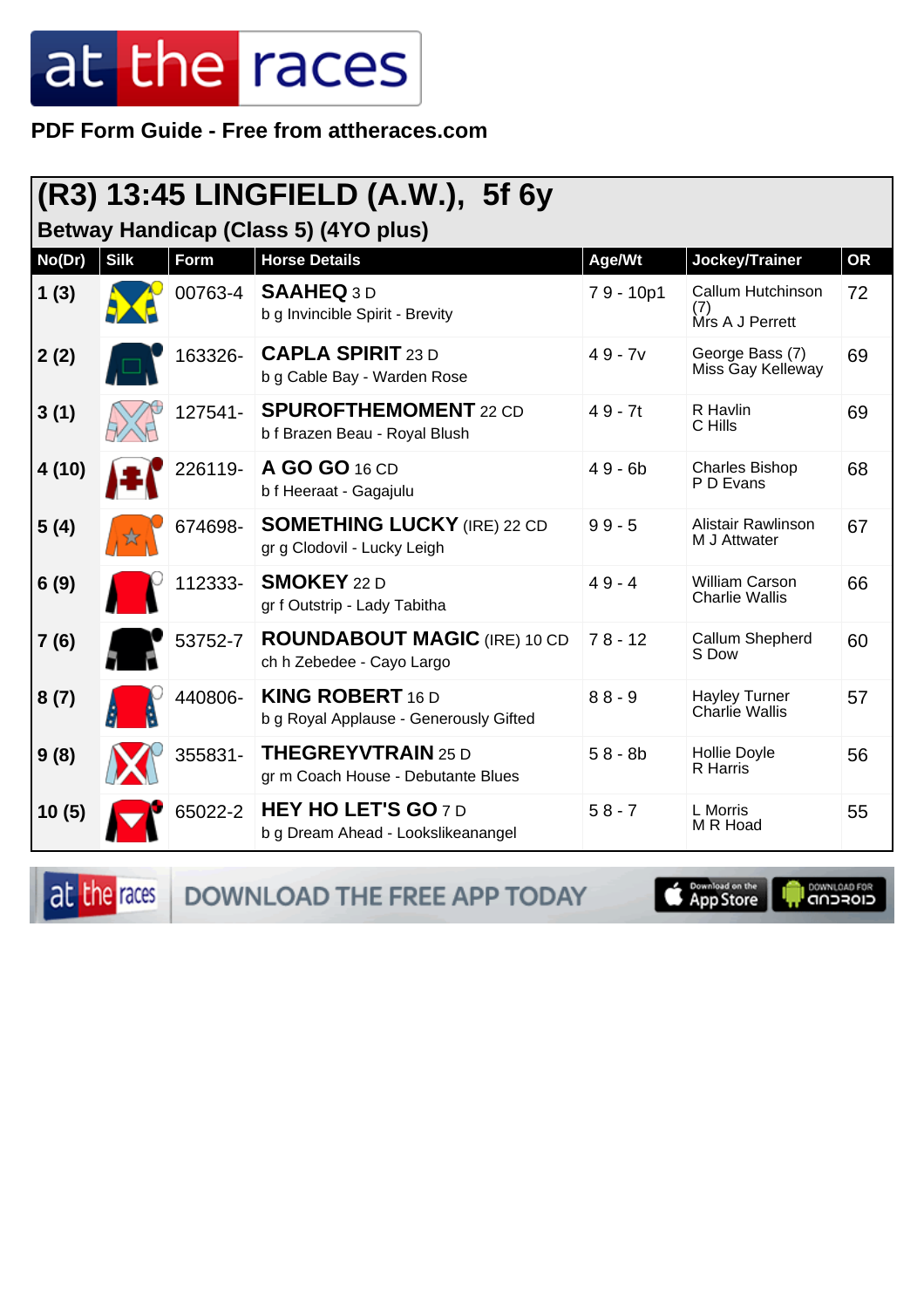PDF Form Guide - Free from attheraces.com

|                | (R4) 14:05 WETHERBY, 1m 7f 36y<br>Sixt Car Hire Handicap Chase (Class 3) (5YO plus) |                |                                                                     |                  |                                              |           |  |  |
|----------------|-------------------------------------------------------------------------------------|----------------|---------------------------------------------------------------------|------------------|----------------------------------------------|-----------|--|--|
| <b>No</b>      | <b>Silk</b>                                                                         | Form           | <b>Horse Details</b>                                                | Age/Wt           | Jockey/Trainer                               | <b>OR</b> |  |  |
| $\mathbf 1$    |                                                                                     | 12-916P        | <b>DRUMCONNOR LAD (IRE) 31</b><br>b g Winged Love - Drumconnor Lady | $1111 -$<br>12tp | K Brogan (7)<br>Adrian Keatley               | 142       |  |  |
| $\overline{2}$ |                                                                                     | $5/P13-$<br>27 | <b>FINANCIER 46</b><br>ch g Dubawi - Desired                        | $811 - 7t$       | <b>Richard Patrick</b><br>Miss Kerry Lee     | 137       |  |  |
| $\mathbf{3}$   |                                                                                     | 4/U111-        | <b>BILLINGSLEY</b> (IRE) 31<br>b g Millenary - Retain That Magic    | $911 - 6$        | <b>Sam Twiston-Davies</b><br>A Ralph         | 136       |  |  |
| 4              |                                                                                     |                | 5-F71P2 <b>ERAGONE</b> (FR) 16<br>gr g Martaline - Sharonne         | 7 11 - 4h        | Miss Becky Smith<br>(3)<br>Micky Hammond     | 134       |  |  |
| 5              |                                                                                     |                | 4-4F115   $SAO$ (FR) 4 BF<br>b g Great Pretender - Miss Country     | 7 11 - 3ht       | Nathan Moscrop (3)<br><b>Rebecca Menzies</b> | 133       |  |  |
| 6              |                                                                                     |                | 2/131-23 THE KING OF MAY (FR) 16<br>b g High Rock - Waltzing        | $711 - 3$        | <b>B S Hughes</b><br><b>B</b> Ellison        | 133       |  |  |
| $\overline{7}$ |                                                                                     | 249/51         | <b>ECLAIR D'AINAY (FR) 53</b><br>b g Network - Etoile D'ainay       | $711 - 0$        | Harry Skelton<br>D Skelton                   | 130       |  |  |

at the races

DOWNLOAD THE FREE APP TODAY

App Store UT.

**OWNLOAD FOR**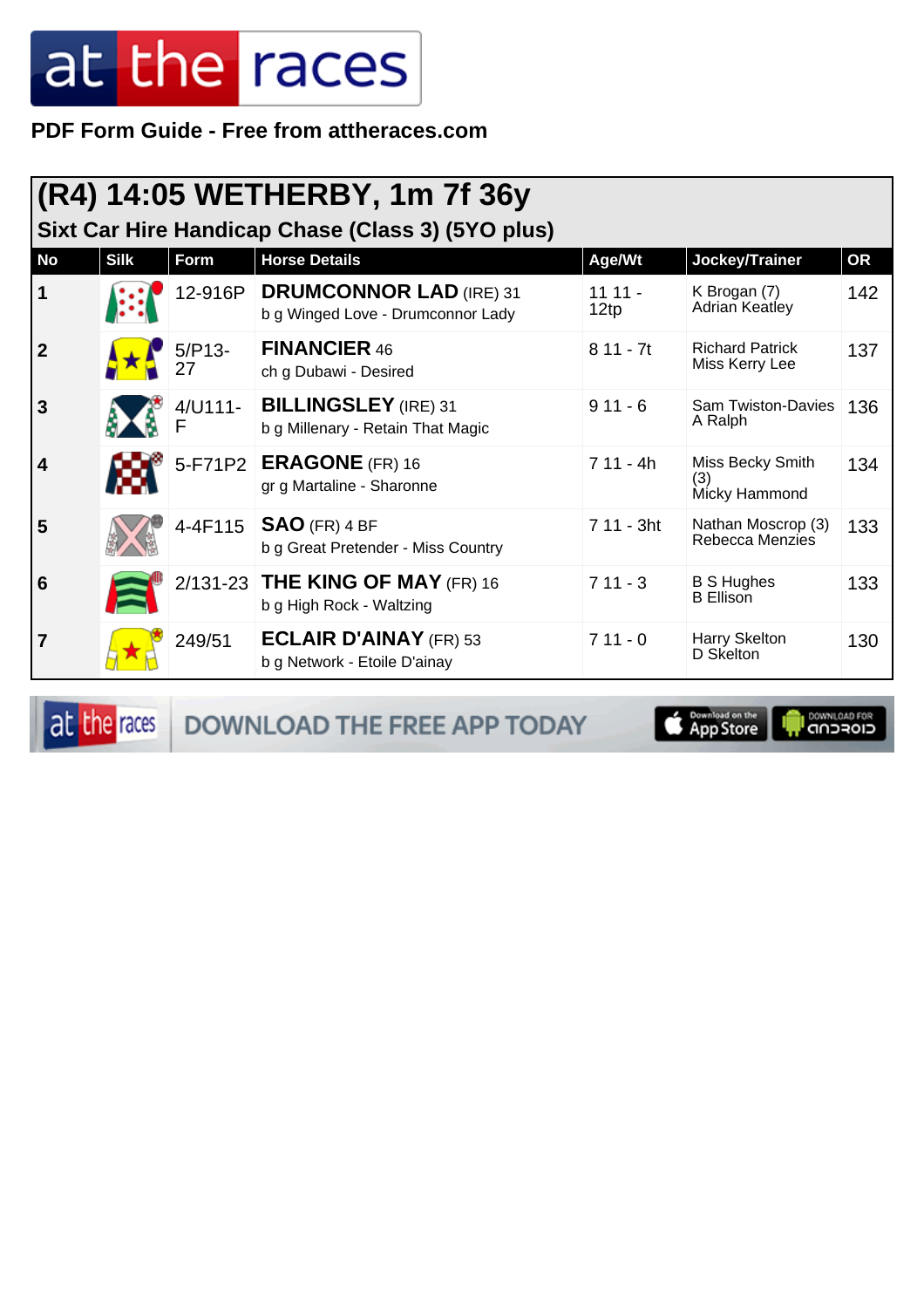PDF Form Guide - Free from attheraces.com

| (R6) 14:25 FAIRYHOUSE, 2m 4f |             |          |                                                                                |                     |                                               |           |  |
|------------------------------|-------------|----------|--------------------------------------------------------------------------------|---------------------|-----------------------------------------------|-----------|--|
| <b>No</b>                    | <b>Silk</b> | Form     | Fairyhouse Racecourse Maiden Hurdle (Class) (5YO plus)<br><b>Horse Details</b> |                     |                                               | <b>OR</b> |  |
| $\mathbf 1$                  |             | 2217-32  | <b>JULIES STOWAWAY 49 BF</b><br>b g Stowaway - Julies Vic                      | Age/Wt<br>$712 - 0$ | Jockey/Trainer<br>D E Mullins<br>Ms M Mullins |           |  |
| $\boldsymbol{2}$             |             |          | <b>MATCH MY FIRE</b><br>ch g Makfi - High Lite                                 | $812 - 0$           | I J Power<br><b>Nigel Slevin</b>              |           |  |
| 3                            |             | 13-23    | <b>HOMME D'UN SOIR (FR) 35</b><br>b g Hurricane Cat - Country Girl             | $511 - 11$          | J W Kennedy<br><b>G</b> Elliott               |           |  |
| 4                            |             | 2/5      | <b>AIN'T THAT A SHAME 38</b><br>b g Jeremy - Castletown Girl                   | $711 - 6$           | Rachael Blackmore<br>H de Bromhead            |           |  |
| 5                            |             | 53332/5  | <b>BUCK'S BILLIONAIRE (FR) 31</b><br>ch g Kapgarde - Buck's                    | $811 - 6$           | Mr P W Mullins<br>W P Mullins                 |           |  |
| $6\phantom{1}6$              |             | 79-38    | <b>COOLBAWN LAD 49</b><br>b g Imperial Monarch - Hollygrove Bonnie             | $611 - 6$           | S W Flanagan<br>N Meade                       |           |  |
| 7                            |             | $72 - 2$ | <b>FUN LIGHT</b> (FR) 26 BF<br>b g Saddler Maker - Or Light                    | $611 - 6$           | J J Slevin<br>Joseph P O'Brien                |           |  |
| 8                            |             | 0F       | <b>MONTROSE AVE 14</b><br>b g Arcadio - Cordially                              | $711 - 6t$          | A W Short<br>P Stafford                       |           |  |
| 9                            |             | 97       | <b>ONE FREE MAN 35</b><br>b g Carlotamix - One Last Cut                        | $611 - 6$           | D P Holden (7)<br>H de Bromhead               |           |  |
| 10                           |             | $P/F-PO$ | <b>RIVER BOY 23</b><br>b g Mustameet - Riverside Honours                       | $711 - 6$           | J S McGarvey<br>P A Fahy                      |           |  |
| 11                           |             | 21-223   | <b>SALT WIND 38</b><br>ch g Getaway - Karen Mag                                | $611 - 6$           | P D Kennedy<br>Michael G Kennedy              |           |  |
| 12                           |             | P        | <b>BALLYDRUMMOND 30</b><br>b g Valirann - Hathamore                            | $511 - 3t1$         | <b>B</b> Hayes<br>Andrew McNamara             |           |  |
| 13                           |             | 6        | <b>HYMIE WEISS 44</b><br>ch g Ocovango - Had To Be Done                        | $511 - 3$           | J M Moore<br>N Meade                          |           |  |

at the races DOWNLOAD THE FREE APP TODAY

**S** Pownload on the

**OOMNLOAD FOR**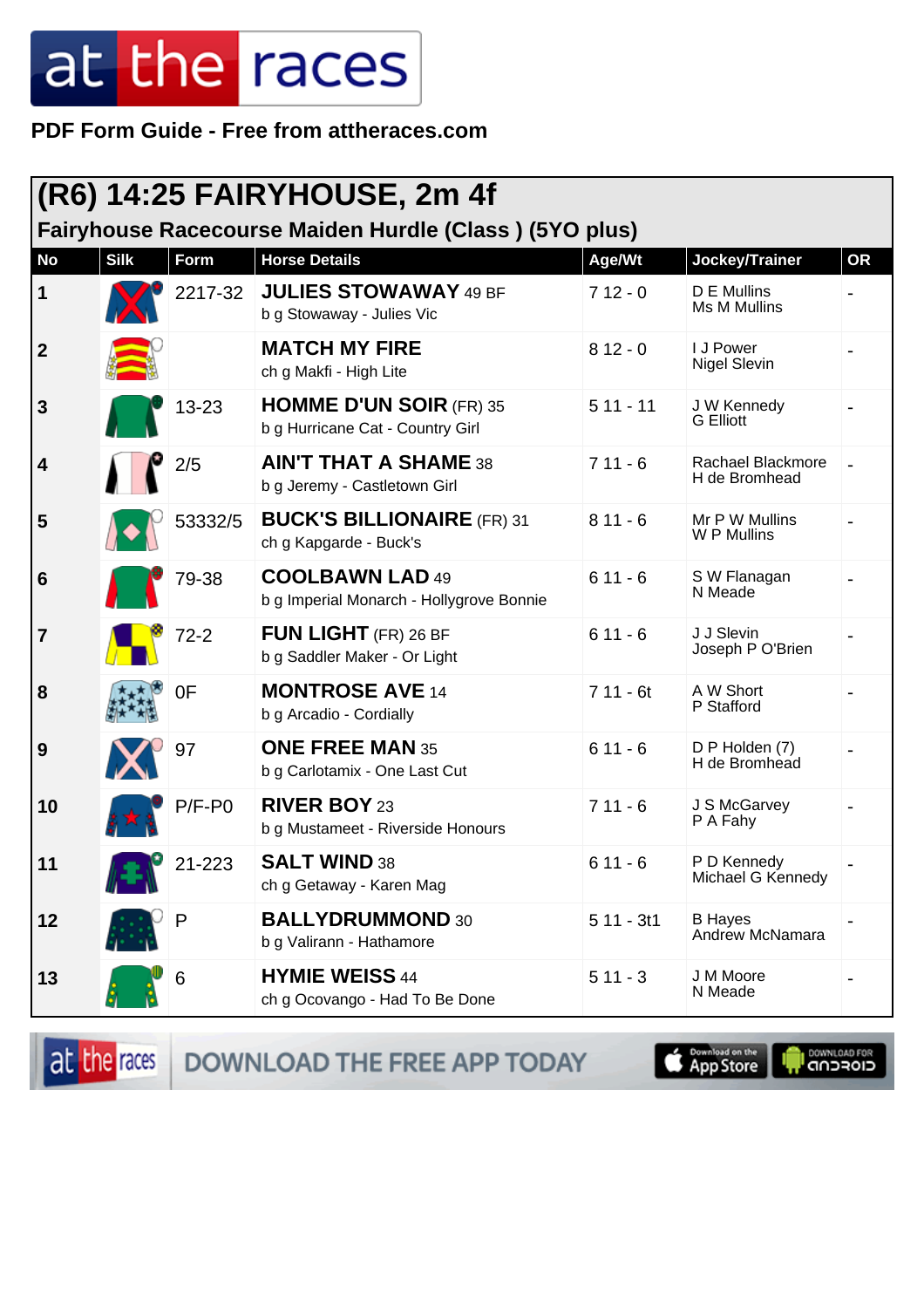PDF Form Guide - Free from attheraces.com

| (R5) 14:50 LINGFIELD (A.W.), 1m 2f<br>Get Your Ladbrokes Daily Odds Boost Handicap (Class 6) (3YO only) |             |                                 |                                                                             |             |                                    |           |
|---------------------------------------------------------------------------------------------------------|-------------|---------------------------------|-----------------------------------------------------------------------------|-------------|------------------------------------|-----------|
| No(Dr)                                                                                                  | <b>Silk</b> | <b>Form</b>                     | <b>Horse Details</b>                                                        | Age/Wt      | Jockey/Trainer                     | <b>OR</b> |
| 1(8)                                                                                                    |             | 58379-                          | <b>BEIJING BILLY (IRE) 27</b><br>b c Shanghai Bobby - Rag And Bone          | $39 - 8$    | Rossa Ryan<br>R Hannon             | 66        |
| 2(9)                                                                                                    |             | 784-                            | LIBERATED LAD 21<br>b c Muhaarar - Puzzler                                  | $39 - 7$    | David Probert<br>Sir Mark Todd     | 65        |
| 3(10)                                                                                                   |             | 40395-                          | <b>TICK TOCH 12</b><br>b f Oasis Dream - Tempest Fugit                      | $39 - 7b1$  | Cieren Fallon<br>W J Haggas        | 65        |
| 4(6)                                                                                                    |             | 633213-                         | <b>LIVIA THE EMPRESS (IRE) 57 BF</b><br>b f Holy Roman Emperor - Chastushka | $39 - 7$    | Hollie Doyle<br>George Scott       | 65        |
| 5(1)                                                                                                    |             | 8646-                           | <b>MYRTLE MACLAGAN (IRE) 30</b><br>b f Australia - Fifer                    | $39 - 2$    | R Kingscote<br>M Johnston          | 60        |
| 6(3)                                                                                                    |             | 330449-                         | <b>STUDY THE STARS 84</b><br>b g Due Diligence - Celestial Bay              | $39 - 1$    | L P Keniry<br>S Kirk               | 59        |
| 7(12)                                                                                                   |             | 860-                            | <b>NIGHTFIORI</b> (IRE) 35<br>ch g Night Of Thunder - Millefiori            | $39 - 0p1$  | Callum Shepherd<br>Amy Murphy      | 58        |
| 8(5)                                                                                                    |             | 6696-                           | <b>VARENNA STORM (IRE) 49</b><br>ch f Zoffany - Bella Varenna               | $38 - 12$   | J P Fahy<br>R Hannon               | 56        |
| 9(2)                                                                                                    |             | 0505-4                          | <b>SO TRUE</b> (IRE) 7<br>b c Acclamation - Precious Gem                    | $38 - 11p$  | L Morris<br>J S Moore              | 55        |
| 10(7)                                                                                                   |             | 660-                            | TOTEM <sub>13</sub><br>b g Charm Spirit - Frances Stuart                    | $38 - 10b1$ | S W Kelly<br><b>Richard Hughes</b> | 54        |
| 11<br>(11)                                                                                              |             | 880-0                           | <b>PAQUITA</b> (FR) 7<br>br f Raven's Pass - Muwalaah                       | $38 - 8$    | Marco Ghiani (5)<br>R Varian       | 52        |
| 12(4)                                                                                                   |             | 700-9                           | <b>ANJAALETTA (IRE) 7</b><br>ch f Anjaal - Shawhill                         | $38 - 2b1$  | George Rooke (5)<br>Richard Hughes | 46        |
|                                                                                                         |             | Long Handicap: Anjaaletta 8 - 1 |                                                                             |             |                                    |           |

at the races

DOWNLOAD THE FREE APP TODAY

Download on the

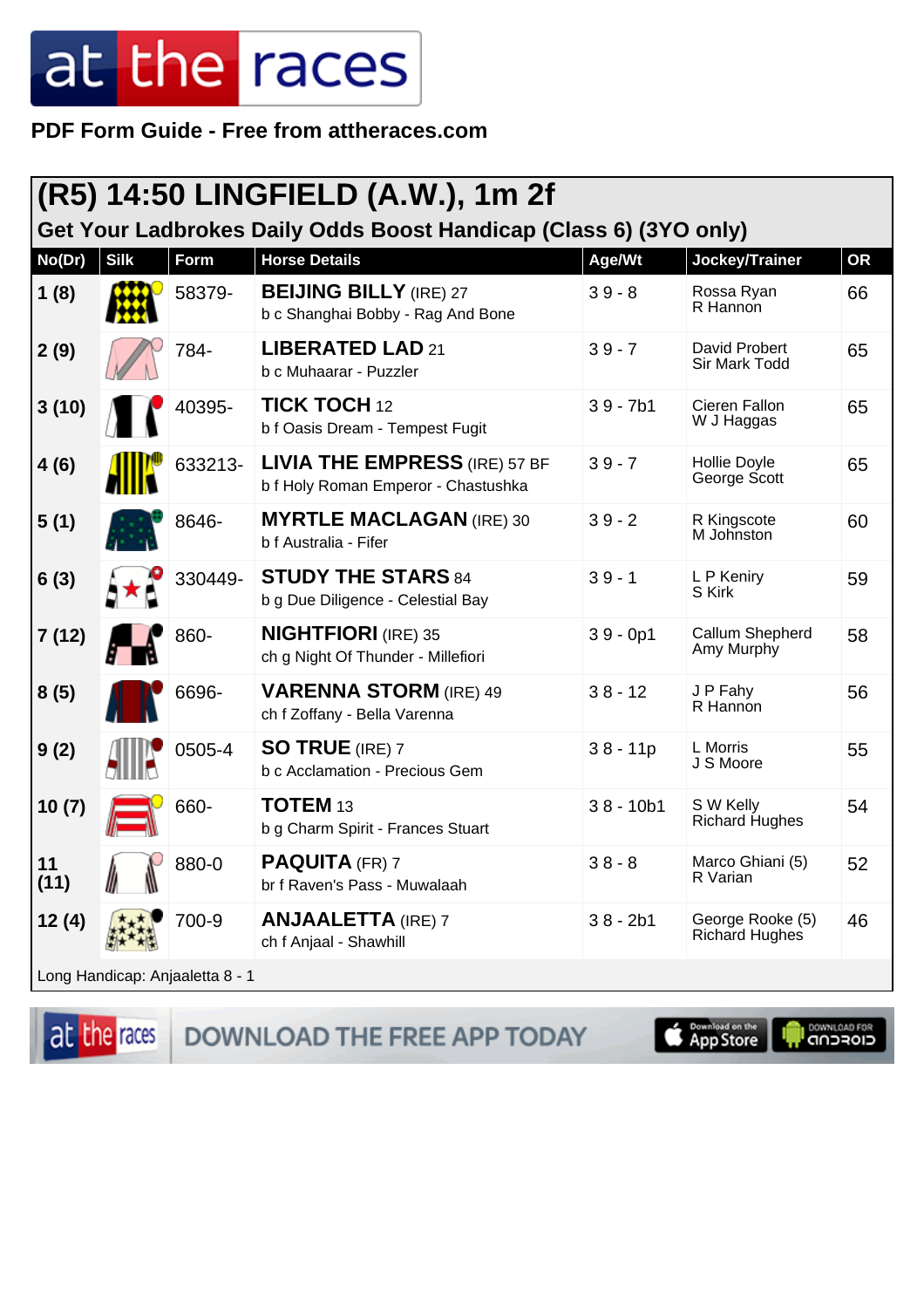PDF Form Guide - Free from attheraces.com

| (R6) 15:10 WETHERBY, 3m 45y<br>Racing TV Anywhere Handicap Chase (Class 4) (5YO plus) |             |                           |                                                                        |             |                                                 |           |  |  |
|---------------------------------------------------------------------------------------|-------------|---------------------------|------------------------------------------------------------------------|-------------|-------------------------------------------------|-----------|--|--|
| <b>No</b>                                                                             | <b>Silk</b> | Form                      | <b>Horse Details</b>                                                   | Age/Wt      | Jockey/Trainer                                  | <b>OR</b> |  |  |
|                                                                                       |             |                           |                                                                        |             |                                                 |           |  |  |
| 1                                                                                     |             | 2U1-234                   | <b>MORTENS LEAM 23 C</b><br>b g Sulamani - Bonnet's Pieces             | $911 - 12$  | Liam Harrison (7)<br>Michael Hawker             | 120       |  |  |
| $\boldsymbol{2}$                                                                      |             | 22142-6                   | <b>HAUL US IN (IRE) 45</b><br>br m Kalanisi - Shuilan                  | $911 - 12p$ | Blair Campbell (3)<br>Miss Lucinda V<br>Russell | 120       |  |  |
| 3                                                                                     |             |                           | P2F1P-6 <b>CASH TO ASH</b> (IRE) 73<br>b g Westerner - Knocklayde Rose | 8 11 - 9tp  | Jamie Hamilton<br>Mr M T Walford                | 117       |  |  |
| 4                                                                                     |             | 47/P32-<br>$\overline{2}$ | <b>SEEMINGLY SO (IRE) 33</b><br>br g Dubai Destination - Jane Hall     | $811 - 7p$  | Aidan Coleman<br><b>Olly Murphy</b>             | 115       |  |  |
| 5                                                                                     |             | 57-205F                   | <b>SMITHS CROSS (IRE) 24 D</b><br>b g Westerner - Blue Supreme         | $911 - 6$   | <b>Brendan Powell</b><br>M Scudamore            | 114       |  |  |
| 6                                                                                     |             | $5/822 - 25$              | <b>GRANGE RANGER (IRE) 38</b><br>b g Kalanisi - Grangeclare Flight     | $911 - 6$   | A P Cawley<br>Micky Hammond                     | 114       |  |  |
| $\overline{7}$                                                                        |             | 7/21-<br><b>B11</b>       | <b>LITTLE RED LION (IRE) 13 D</b><br>b g Sans Frontieres - Rever Up    | 7 11 - 6tp  | Fergus Gillard (5)<br>D Pipe                    | 114       |  |  |
| 8                                                                                     |             | 72PP-53                   | <b>ANOTHER EMOTION (FR) 17</b><br>gr g Turgeon - Line Perle            | $911 - 3b$  | Harry Bannister<br>W Greatrex                   | 111       |  |  |
| 9                                                                                     |             | 745611                    | <b>ECOSSAIS</b> (FR) 30 D<br>b g Saddler Maker - Sacade                | 7 11 - 2vt  | Ross Turner (5)<br>Oliver Greenall              | 110       |  |  |
| 10                                                                                    |             | 48-531F                   | <b>COMMIT OR QUIT (IRE) 33 CD</b><br>ch g Tobougg - Gail Borden        | $610 - 13p$ | Bryan Carver (3)<br>C J Mann                    | 107       |  |  |

at the races DOWNLOAD THE FREE APP TODAY

**Example of the App Store** 

il <sup>DownLGAD FOR</sup>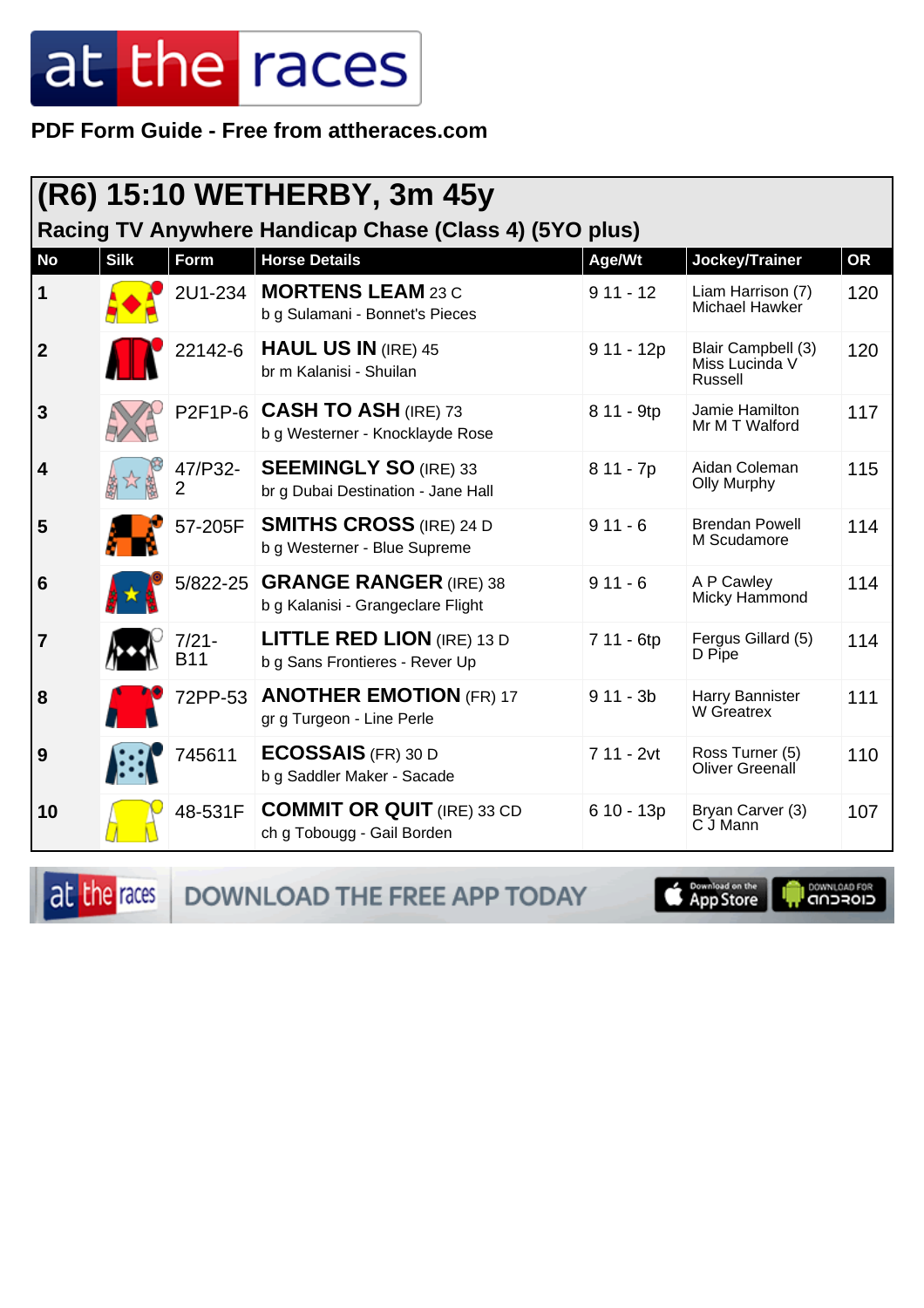PDF Form Guide - Free from attheraces.com

|        | (R1) 15:25 NEWCASTLE (A.W.), 1m 4f 98y<br>Play 4 To Win At Betway Handicap (Class 5) (4YO plus) |             |                                                                     |             |                                            |           |  |  |  |
|--------|-------------------------------------------------------------------------------------------------|-------------|---------------------------------------------------------------------|-------------|--------------------------------------------|-----------|--|--|--|
| No(Dr) | <b>Silk</b>                                                                                     | <b>Form</b> | <b>Horse Details</b>                                                | Age/Wt      | Jockey/Trainer                             | <b>OR</b> |  |  |  |
| 1(3)   |                                                                                                 | 34249-4     | <b>LOPES DANCER (IRE) 10 CD</b><br>b g Lope De Vega - Ballet Dancer | $99 - 13$   | Joanna Mason (5)<br><b>William Bethell</b> | 71        |  |  |  |
| 2(1)   |                                                                                                 |             | 41/3479- <b>WINFOLA</b> (FR) 15<br>gr m Motivator - Romance Bere    | 79 - 12p    | D C Costello<br>P A Kirby                  | 70        |  |  |  |
| 3(6)   |                                                                                                 | $0/54 -$    | <b>MINSTER</b> (IRE) 29<br>ch g Mastercraftsman - Mycenae           | $49 - 11$   | Tom Marquand<br>Kevin Philippart De<br>Foy | 72        |  |  |  |
| 4(2)   |                                                                                                 | 937363-     | <b>ALFRED RICHARDSON 15 C</b><br>ch g Dapper - Vera Richardson      | $79 - 10b$  | <b>Phil Dennis</b><br>J Davies             | 68        |  |  |  |
| 5(7)   |                                                                                                 | 401505-     | <b>ZABEEL STAR (IRE) 15 C D</b><br>ch g Arcano - Deep Winter        | $99 - 9$    | Shannon Watts (7)<br>I Jardine             | 67        |  |  |  |
| 6(5)   |                                                                                                 | 755-        | <b>STAR DREAMER 29</b><br>b f Nathaniel - Queen's Dream             | $49 - 5$    | S Donohoe<br><b>Charlie Fellowes</b>       | 66        |  |  |  |
| 7(8)   |                                                                                                 | 45490-      | <b>SYSTEMIC 36 BF</b><br>b g Toronado - Saskia's Dream              | $49 - 4b1t$ | Jack Mitchell<br>Hugo Palmer               | 65        |  |  |  |
| 8(4)   |                                                                                                 | 702502-     | $JORGIE$ (FR) 56 (36J)<br>ch g George Vancouver - Capannacce        | $48 - 7$    | <b>Rowan Scott</b><br>J S Goldie           | 54        |  |  |  |

at the races

DOWNLOAD THE FREE APP TODAY

**Example of the App Store** 

**I DOWNLOAD FOR**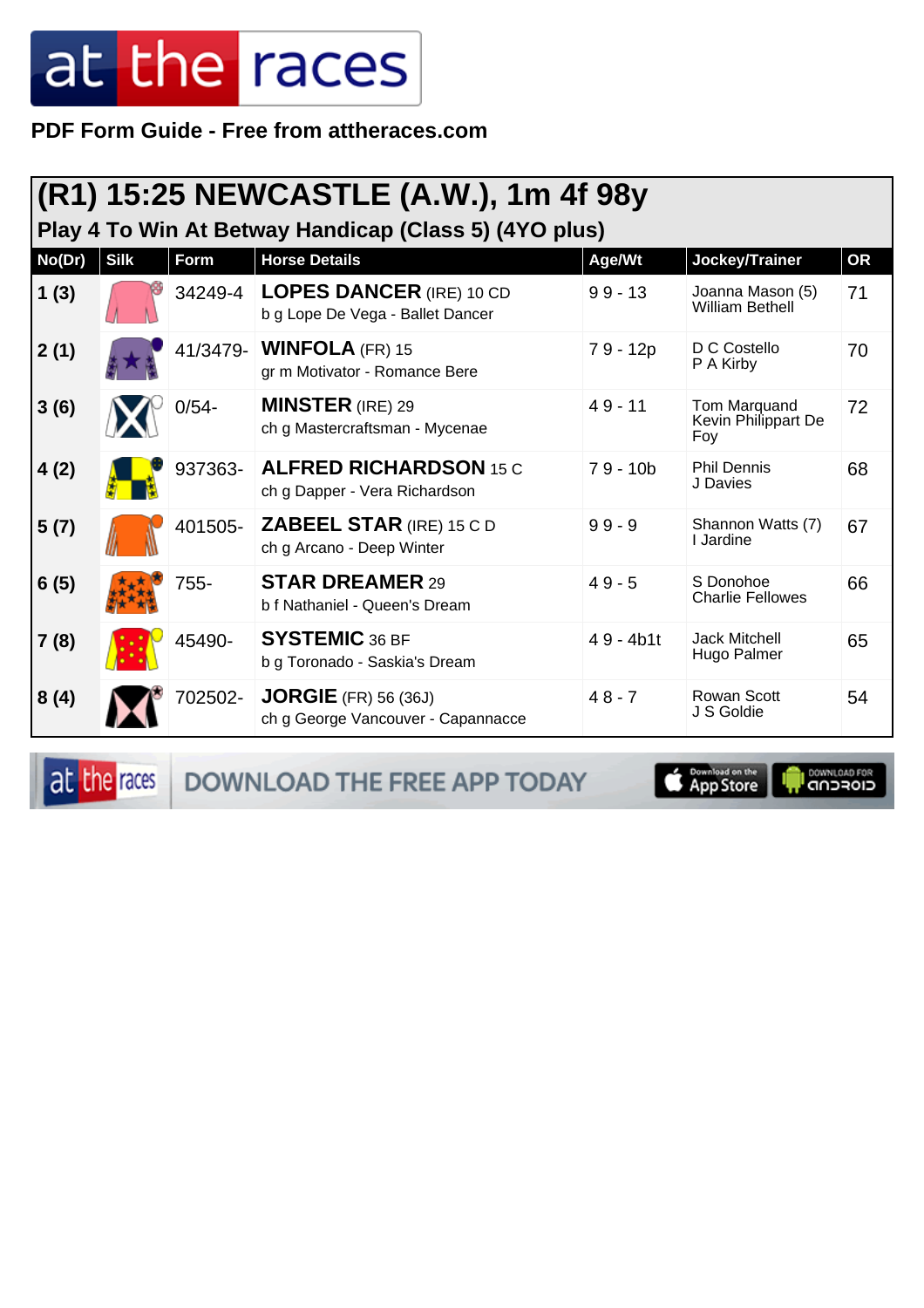**PDF Form Guide - Free from attheraces.com**

#### **(R7) 15:40 WETHERBY, 1m 4f 77y**

**Racing TV On Sky 426 Fillies' 'Junior' Standard Open NH Flat Race (GBB Race) (Class 5) (4YO only)**

| <b>No</b>               | <b>Silk</b> | Form | <b>Horse Details</b>                                         | Age/Wt     | Jockey/Trainer                     | <b>OR</b> |
|-------------------------|-------------|------|--------------------------------------------------------------|------------|------------------------------------|-----------|
| $\mathbf 1$             |             |      | <b>STEEL AN ICON 27</b><br>b f Sixties Icon - Steel Free     | $411 - 3$  | C O'Farrell<br>M R Channon         |           |
| $\overline{2}$          |             | 6    | <b>HOWZAT HIRIS (FR) 38</b><br>gr f Al Namix - Une Dame D'or | $410 - 10$ | Joe Colliver<br>Micky Hammond      |           |
| $\mathbf{3}$            |             |      | <b>MAROOCHI</b><br>b f Presenting - Makadamia                | $410 - 10$ | Mr S Waley-Cohen<br>(3)<br>A King  |           |
| $\overline{\mathbf{4}}$ |             | 3    | <b>SPLASHING 38</b><br>b f Equiano - Missouri                | $410 - 10$ | Sean Quinlan<br>P A Kirby          |           |
| 5                       |             |      | <b>TWEED SKIRT</b><br>b f Martaline - Theatre Girl           | $410 - 10$ | Nico de Boinville<br>N J Henderson |           |

at the races DOWNLOAD THE FREE APP TODAY

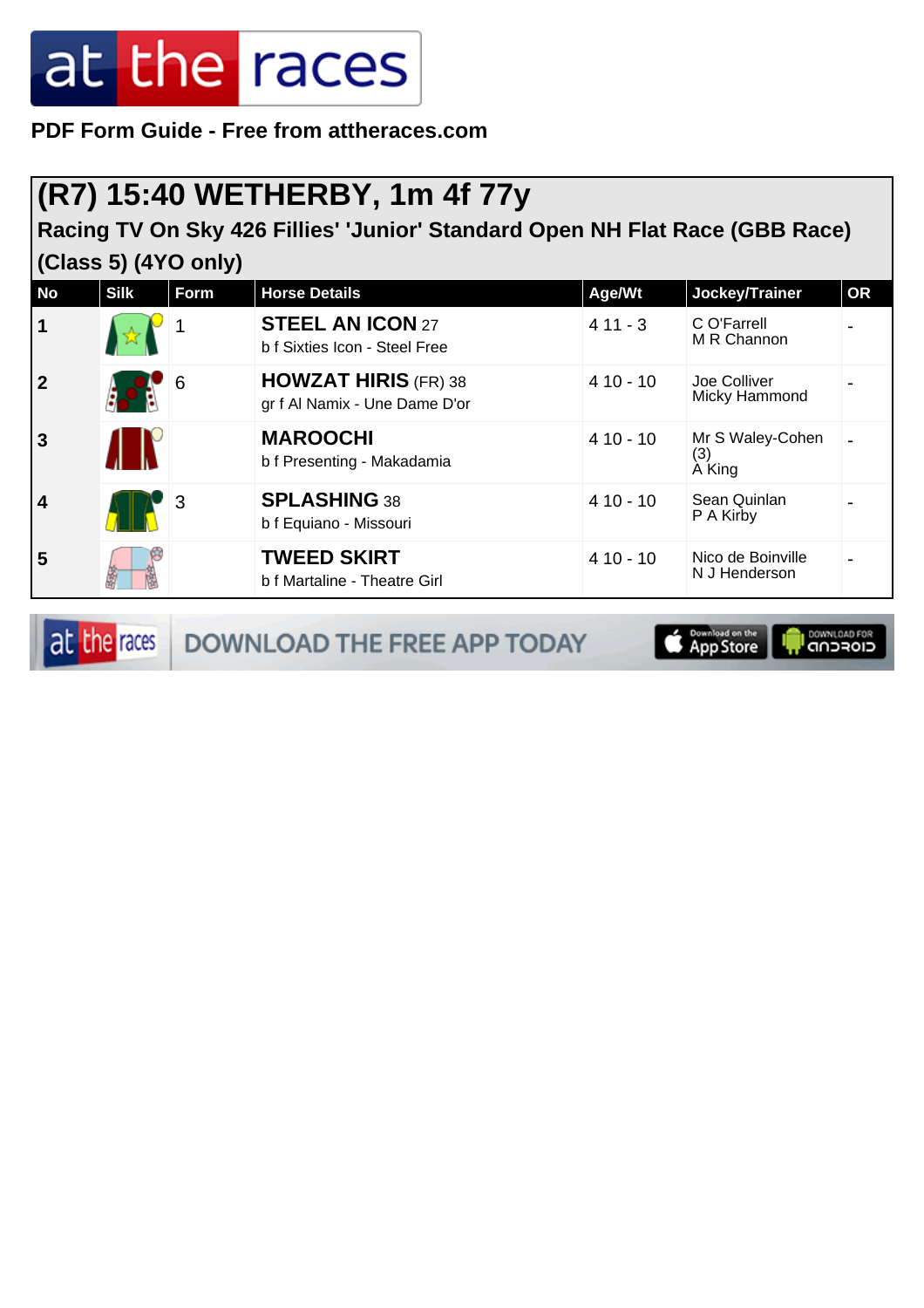PDF Form Guide - Free from attheraces.com

|        |             |          | (R2) 16:00 NEWCASTLE (A.W.), 7f 14y                                                        |           |                                          |           |
|--------|-------------|----------|--------------------------------------------------------------------------------------------|-----------|------------------------------------------|-----------|
| No(Dr) | <b>Silk</b> | Form     | Bombardier British Hopped Amber Beer Handicap (Class 3) (4YO plus)<br><b>Horse Details</b> | Age/Wt    | Jockey/Trainer                           | <b>OR</b> |
| 1(6)   |             | 014146-  | ALJARI 97 CD<br>b h Quality Road - Rhagori                                                 | $59 - 7$  | D C Costello<br>M Botti                  | 94        |
| 2(2)   |             | 7/53921- | <b>DIOCLES OF ROME</b> (IRE) 31 CD<br>b g Holy Roman Emperor - Serisia                     | $69 - 4$  | Laura Pearson (7)<br><b>R</b> M Beckett  | 91        |
| 3(4)   |             | 00P/166  | <b>SANAADH 31 CD</b><br>ch g Exceed and Excel - Queen's Logic                              | $89 - 3t$ | J Fanning<br>M Wigham                    | 90        |
| 4 (12) |             | 401251-  | <b>SHALLOW HAL 22 C</b><br>b g Mayson - Bazelle                                            | $59 - 2$  | Pierre-Louis Jamin<br>(5)<br>K R Burke   | 89        |
| 5(7)   |             | 203113-  | <b>DAWAALEEB</b> (USA) 26 C BF<br>b g Invincible Spirit - Plaza                            | 79-2v     | Lewis Edmunds<br>J L Eyre                | 89        |
| 6(5)   |             | 352084-  | <b>RATHBONE 54</b><br>b g Foxwedge - Frequent                                              | $59 - 2$  | <b>Oisin McSweeney</b><br>(7)<br>KA Ryan | 89        |
| 7 (10) |             | 5258/38- | <b>HERCULEAN</b> 102 D<br>ch g Frankel - African Rose                                      | $69 - 1t$ | Tom Marquand<br>S C Williams             | 88        |
| 8(9)   |             | 374032-  | <b>SPIORAD</b> (IRE) 22<br>b g Invincible Spirit - Gift From Heaven                        | $69 - 11$ | S A Gray<br>D O'Meara                    | 88        |
| 9(11)  |             | 060443-  | <b>GUNMETAL (IRE) 12 D</b><br>gr g Clodovil - March Star                                   | $88 - 7$  | A Mullen<br>T D Barron                   | 80        |
| 10(1)  |             | 61293-5  | <b>KAPONO</b> 5 CD<br>b g Kuroshio - Fair Maiden                                           | $58 - 6p$ | Tyler Heard (7)<br>R G Fell              | 79        |
| 11(3)  |             | 3/00540- | <b>WHERE'S MICK (IRE) 22</b><br>b g Equiano - She Storm                                    | $48 - 3$  | Andrew Breslin (5)<br>R A Fahey          | 76        |
| 12(8)  |             | 10037-4  | <b>FANCY FOOTINGS (IRE) 11 D</b><br>b g Dandy Man - Mystical Past                          | $58 - 2$  | J P Sullivan<br>R A Fahey                | 75        |

at the races DOWNLOAD THE FREE APP TODAY

App Store

I DOWNLOAD FOR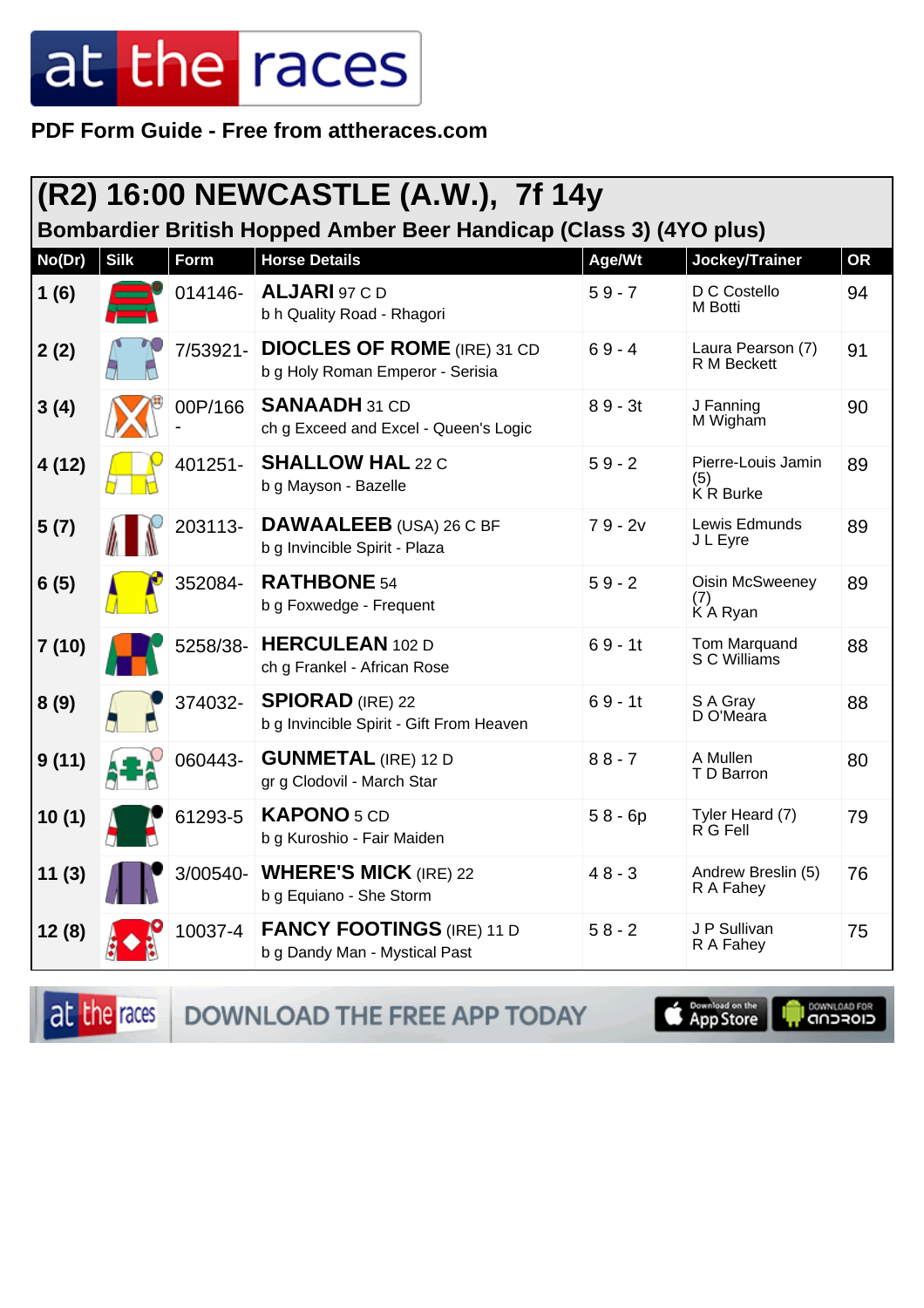#### **PDF Form Guide - Free from attheraces.com**

#### **(R5) 17:30 NEWCASTLE (A.W.), 1m 5y**

**Bombardier Conditions Stakes (All-Weather Championships Fast-Track Qualifier) (Class 2) (4YO plus)**

| No(Dr) | <b>Silk</b> | Form     | <b>Horse Details</b>                                                       | Age/Wt    | Jockey/Trainer                         | OR  |
|--------|-------------|----------|----------------------------------------------------------------------------|-----------|----------------------------------------|-----|
| 1(2)   |             | 1/78644- | <b>BLESS HIM (IRE) 118 D</b><br>b g Sea The Stars - Happy Land             | $79 - 3h$ | J P Spencer<br>D M Simcock             | 105 |
| 2(1)   |             |          | 40290/2- BORN TO BE ALIVE (IRE) 17 D<br>b g Born To Sea - Yaria            | $79 - 3$  | C Lee<br><b>K R Burke</b>              | 97  |
| 3(3)   |             |          | 1/72011- COUNT OF AMAZONIA (IRE) 33 C D<br>b c Lope De Vega - Queen Myrine | 49 - 3t   | <b>B A Curtis</b><br>M Botti           | 99  |
| 4(5)   |             |          | 34110/1- <b>VINTAGER</b> 35 D<br>gr g Mastercraftsman - White And Red      | $69 - 3$  | <b>Jack Mitchell</b><br>S & E Crisford | 112 |
| 5(4)   |             |          | 361/831- <b>UMMALNAR</b> 60 D<br>ch m Shamardal - Royal Secrets            | $69 - 11$ | Tom Marquand<br>W J Haggas             | 109 |

at the races

DOWNLOAD THE FREE APP TODAY